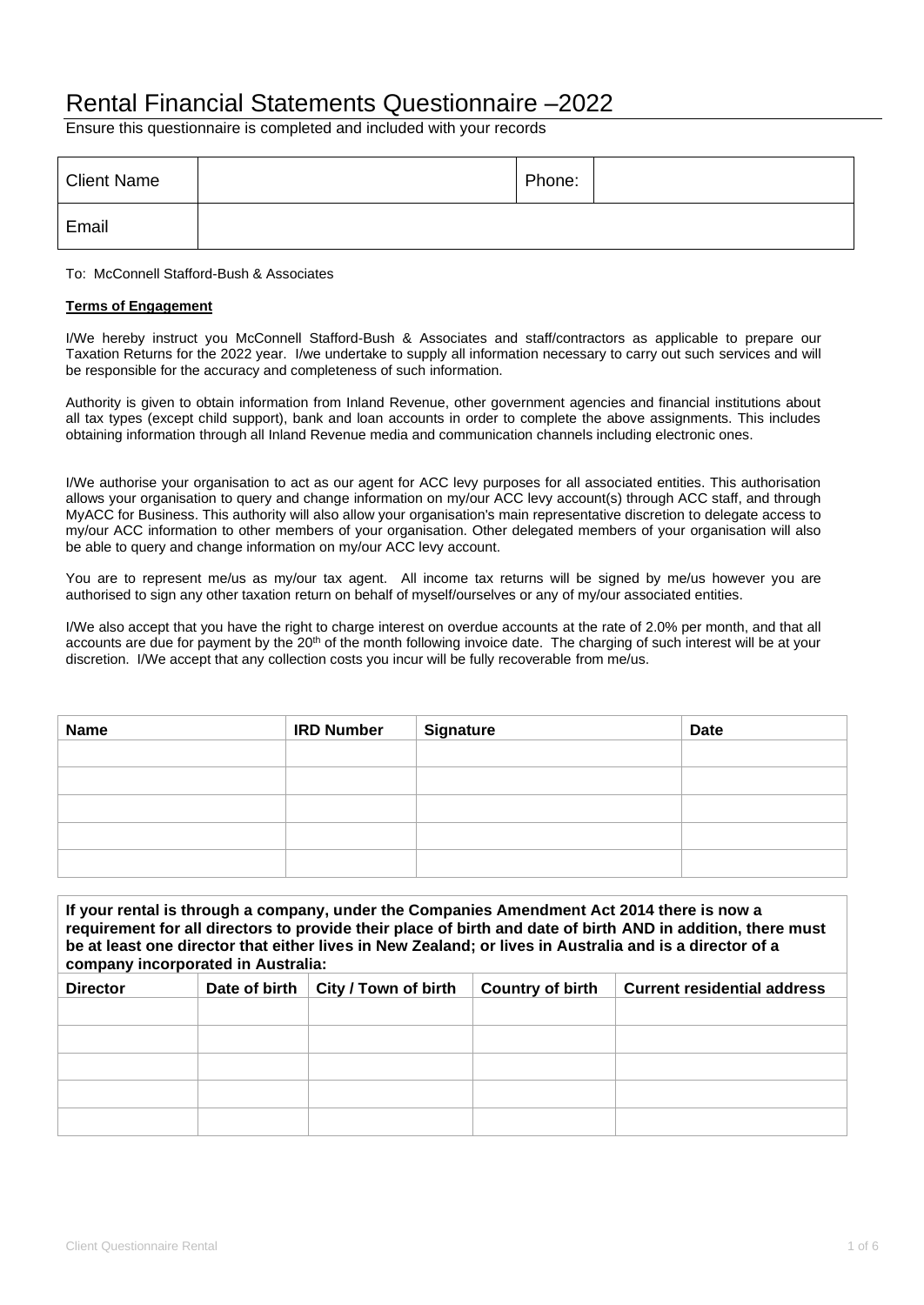| <b>Property Details</b>                                                                              |                                                                                                                     |                                                         |                                                                                                                       |   |
|------------------------------------------------------------------------------------------------------|---------------------------------------------------------------------------------------------------------------------|---------------------------------------------------------|-----------------------------------------------------------------------------------------------------------------------|---|
| Please provide us with the addresses of any rental properties you have.                              |                                                                                                                     | If a property was not rented for a full 12              |                                                                                                                       |   |
|                                                                                                      |                                                                                                                     | months, please provide details of why it<br>was vacant. |                                                                                                                       |   |
|                                                                                                      |                                                                                                                     |                                                         |                                                                                                                       |   |
|                                                                                                      |                                                                                                                     |                                                         |                                                                                                                       |   |
| <b>Rental Income and Expenditure</b>                                                                 |                                                                                                                     |                                                         |                                                                                                                       | ✓ |
|                                                                                                      |                                                                                                                     |                                                         |                                                                                                                       |   |
| <b>OR</b>                                                                                            |                                                                                                                     |                                                         | Please supply bank statements clearly identifying and detailing all transactions that relate to the rental properties |   |
| Please provide details of the following for each rental property. Use a separate sheet if necessary. |                                                                                                                     |                                                         |                                                                                                                       |   |
| Income:                                                                                              |                                                                                                                     |                                                         |                                                                                                                       |   |
| <b>Total Rent Received</b>                                                                           |                                                                                                                     |                                                         |                                                                                                                       |   |
| <b>Expenses:</b>                                                                                     |                                                                                                                     |                                                         |                                                                                                                       |   |
| Accounting fees                                                                                      | $\frac{1}{2}$                                                                                                       | Phone                                                   | $\frac{1}{2}$                                                                                                         |   |
| Advertising (to rent)                                                                                | $\frac{1}{2}$                                                                                                       | Power                                                   | $\frac{1}{\sqrt{2}}$                                                                                                  |   |
| Bank fees                                                                                            | $\frac{1}{\sqrt{2}}$                                                                                                | Rates                                                   |                                                                                                                       |   |
| Insurance                                                                                            |                                                                                                                     | (including regional council rates)                      |                                                                                                                       |   |
| Legal fees                                                                                           | $\frac{1}{2}$                                                                                                       | Repairs and Maintenance                                 | \$                                                                                                                    |   |
| Management fees                                                                                      |                                                                                                                     | (please attach details or invoices)                     |                                                                                                                       |   |
| Mortgage Interest                                                                                    |                                                                                                                     | Valuation fees                                          | $\frac{1}{\sqrt{2}}$                                                                                                  |   |
| (attach copy of loan summary/statements from bank)                                                   |                                                                                                                     | Water rates                                             |                                                                                                                       |   |
| Details of any other expense relating to rental property:                                            |                                                                                                                     |                                                         |                                                                                                                       |   |
|                                                                                                      |                                                                                                                     |                                                         | $\frac{1}{2}$                                                                                                         |   |
|                                                                                                      |                                                                                                                     |                                                         |                                                                                                                       |   |
| Details of visits to inspect property/conduct property business:                                     |                                                                                                                     |                                                         |                                                                                                                       |   |
| <b>Details</b><br>Date                                                                               |                                                                                                                     |                                                         | Kilometres                                                                                                            |   |
|                                                                                                      | <u> 1989 - Johann John Stoff, deutscher Stoffen und der Stoffen und der Stoffen und der Stoffen und der Stoffen</u> |                                                         |                                                                                                                       |   |
|                                                                                                      |                                                                                                                     |                                                         |                                                                                                                       |   |
|                                                                                                      |                                                                                                                     |                                                         |                                                                                                                       |   |
|                                                                                                      |                                                                                                                     |                                                         |                                                                                                                       |   |
|                                                                                                      |                                                                                                                     |                                                         |                                                                                                                       |   |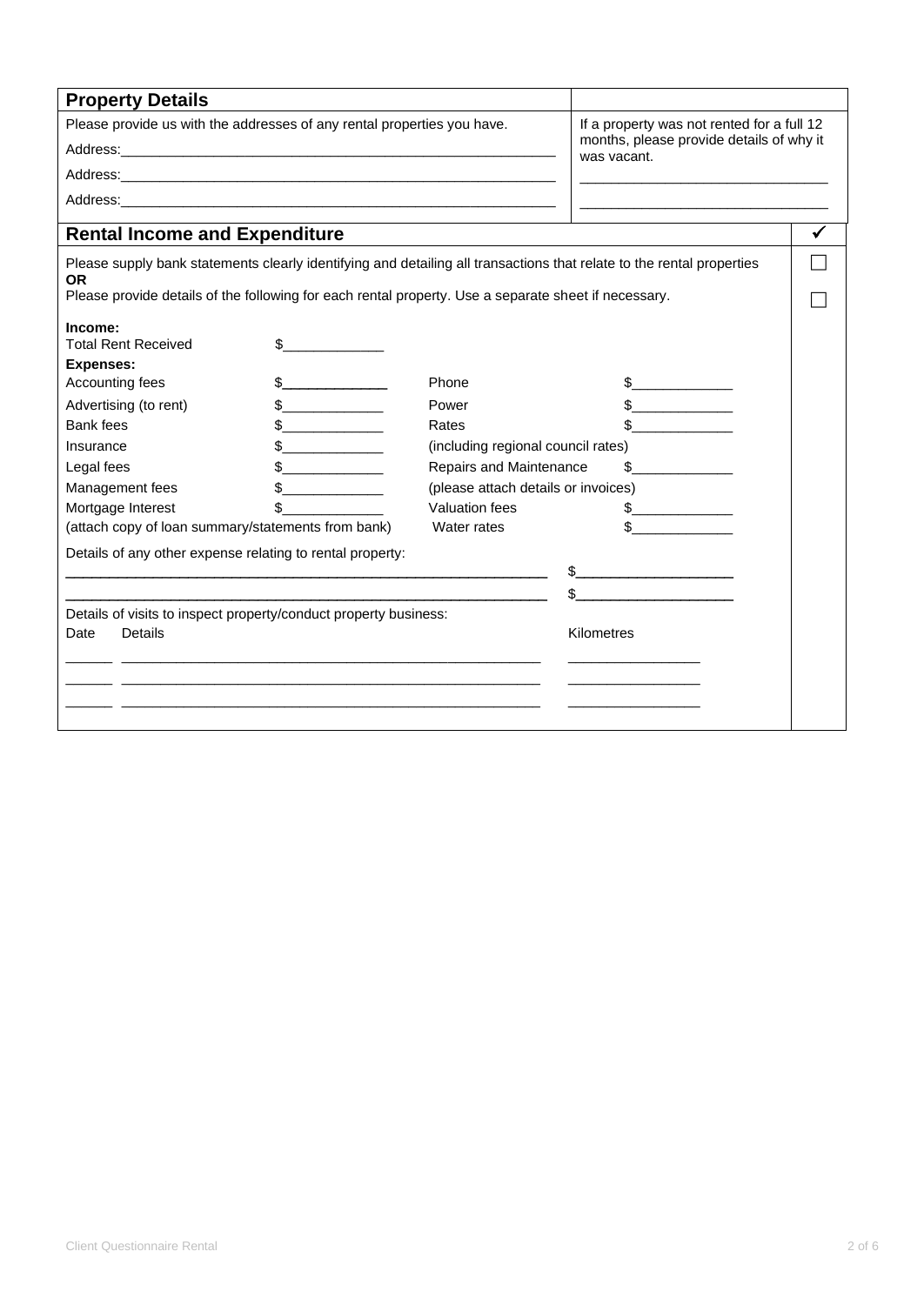## **Home Office Expenses**

| Address for Home Office                                                                                                                                                                |                                               | If part of your home is set aside principally for use as an office/workshop/storage area, please provide the following details: |              |   |
|----------------------------------------------------------------------------------------------------------------------------------------------------------------------------------------|-----------------------------------------------|---------------------------------------------------------------------------------------------------------------------------------|--------------|---|
| Home Office area: - no change as per previous year                                                                                                                                     |                                               |                                                                                                                                 |              |   |
| OR                                                                                                                                                                                     |                                               |                                                                                                                                 |              |   |
| Area used for Business:                                                                                                                                                                | m <sup>2</sup>                                |                                                                                                                                 |              |   |
| Total Area of House & Workshop:                                                                                                                                                        | m <sup>2</sup>                                |                                                                                                                                 |              |   |
| <b>Actual Cost Method</b>                                                                                                                                                              |                                               | OR IRD Square Metre Rate Method (see below note)*                                                                               |              |   |
| Power                                                                                                                                                                                  | $\frac{1}{2}$                                 |                                                                                                                                 |              |   |
| Insurance (Building & Contents)                                                                                                                                                        | $\begin{array}{c} \text{\bf $s$} \end{array}$ |                                                                                                                                 |              |   |
| Interest (House Mortgage)                                                                                                                                                              | s                                             | Interest (House Mortgage)                                                                                                       |              |   |
| Rates (including regional council rates) \$                                                                                                                                            |                                               | Rates (including regional council rates) \$                                                                                     |              |   |
| Rent                                                                                                                                                                                   | $\frac{1}{2}$                                 | Rent                                                                                                                            | $\mathbb{S}$ |   |
| Repairs & Maintenance                                                                                                                                                                  | $\frac{1}{2}$                                 |                                                                                                                                 |              |   |
| Telephone rental                                                                                                                                                                       | $\mathbb{S}$                                  |                                                                                                                                 |              |   |
| Other                                                                                                                                                                                  | $\frac{1}{2}$                                 |                                                                                                                                 |              |   |
| Total                                                                                                                                                                                  | \$                                            |                                                                                                                                 |              |   |
| Rates or Rent costs so we would still require these amounts.<br>Covid-19 Wage Subsidy and other Covid-19 support payments<br>Covid-19 Wage Subsidy and other Covid-19 support payments |                                               | *Would you like to use the IRD rate? Currently it is \$42.75 per square metre. This allowance doesn't cover Mortgage Interest,  |              |   |
| Have you received the Wage Subsidy? (please note all dates and receipts)                                                                                                               |                                               |                                                                                                                                 |              | П |
| Date rec: $\angle$ / $\angle$ \$                                                                                                                                                       |                                               |                                                                                                                                 |              |   |
| Date rec: $\angle$ / $\angle$ \$                                                                                                                                                       |                                               | Date rec: \_/ \_/ \_ \$                                                                                                         |              |   |
| Date rec: $\angle$ / $\angle$ \$                                                                                                                                                       |                                               |                                                                                                                                 |              |   |
| Where Wage Subsidy payments have been received for stakeholders                                                                                                                        |                                               | (shareholders/partners/trustees/beneficiaries/owners) of the business please provide details of the following:                  |              |   |
| Amounts received for each stakeholder                                                                                                                                                  |                                               |                                                                                                                                 |              |   |
| Whether amounts received were for full-time or part-times<br>$\bullet$                                                                                                                 |                                               |                                                                                                                                 |              |   |
|                                                                                                                                                                                        |                                               | Have you received the Covid-19 Leave Support Payments? (please note all dates and receipts)                                     |              |   |
| Date rec: $\angle$ / $\angle$ \$                                                                                                                                                       |                                               | Date rec: $\angle$ / $\angle$ \$                                                                                                |              |   |
| Date rec: $\angle$ / $\angle$ \$                                                                                                                                                       |                                               | Date rec: $\angle$ / $\angle$ \$                                                                                                |              |   |
| Date rec: $\angle$ / $\angle$ \$                                                                                                                                                       |                                               | Date rec: $\angle$ / $\angle$ \$                                                                                                |              |   |
| Where Covid-19 Leave Support Payments have been received for stakeholders                                                                                                              |                                               | (shareholders/partners/trustees/beneficiaries/owners) of the business please provide details of the following:                  |              |   |
| Amounts received for each stakeholder                                                                                                                                                  |                                               |                                                                                                                                 |              |   |
| Whether amounts received were for full-time or part-times                                                                                                                              |                                               |                                                                                                                                 |              |   |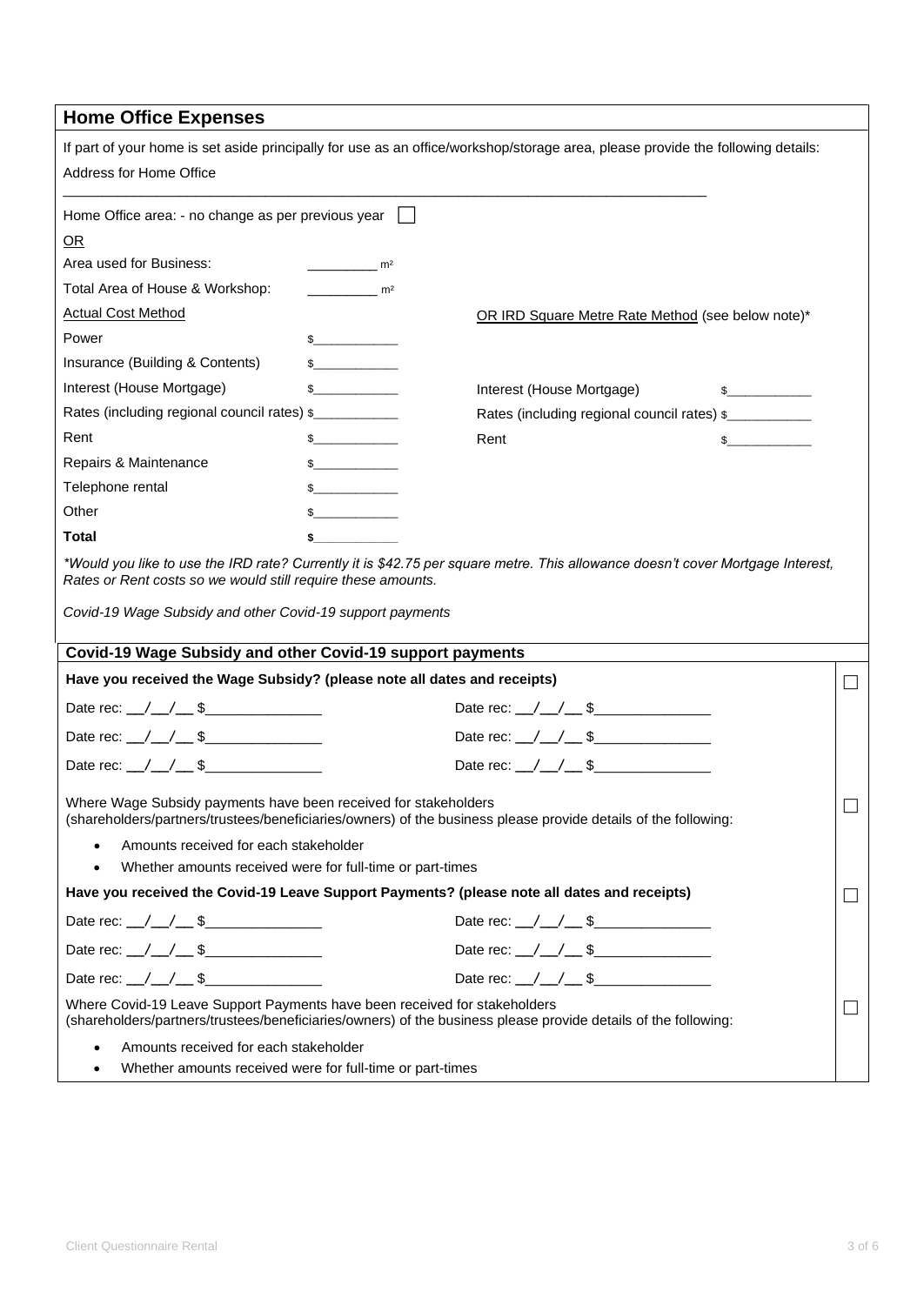| Have you received Covid-19 Short-Term Absence Payments? (please note all dates and receipts)                                                                                                                                                               |  |              |                                                                                                                                                                                                                                |        |
|------------------------------------------------------------------------------------------------------------------------------------------------------------------------------------------------------------------------------------------------------------|--|--------------|--------------------------------------------------------------------------------------------------------------------------------------------------------------------------------------------------------------------------------|--------|
| Date rec: $\angle$ / $\angle$ \$                                                                                                                                                                                                                           |  |              |                                                                                                                                                                                                                                |        |
|                                                                                                                                                                                                                                                            |  |              |                                                                                                                                                                                                                                |        |
| Date rec: $/ / $ \$                                                                                                                                                                                                                                        |  |              |                                                                                                                                                                                                                                |        |
| Where Covid-19 Short-Term Absence Payments have been received for stakeholders<br>(shareholders/partners/trustees/beneficiaries/owners) of the business please provide details of the following:                                                           |  |              |                                                                                                                                                                                                                                |        |
| Amounts received for each stakeholder<br>$\bullet$<br>Whether amounts received were for full-time or part-times<br>$\bullet$                                                                                                                               |  |              |                                                                                                                                                                                                                                |        |
| Have you received Resurgence Support Payments? (please note all dates and receipts)                                                                                                                                                                        |  |              |                                                                                                                                                                                                                                | $\Box$ |
| Date rec: $\angle$ / $\angle$ \$                                                                                                                                                                                                                           |  |              |                                                                                                                                                                                                                                |        |
| Date rec: $\angle$ / $\angle$ \$                                                                                                                                                                                                                           |  |              |                                                                                                                                                                                                                                |        |
| Date rec: $\angle$ / $\angle$ \$                                                                                                                                                                                                                           |  |              |                                                                                                                                                                                                                                |        |
|                                                                                                                                                                                                                                                            |  |              |                                                                                                                                                                                                                                |        |
| Have you received a Covid-19 Cultural Sector Emergency Relief Grant or other Covid-19 support payments?                                                                                                                                                    |  |              |                                                                                                                                                                                                                                |        |
| Please provide details if it is an "other" Covid-19 support payment                                                                                                                                                                                        |  |              |                                                                                                                                                                                                                                |        |
| Date rec: $\angle$ / $\angle$ \$                                                                                                                                                                                                                           |  |              |                                                                                                                                                                                                                                |        |
| Date rec: $\angle$ / $\angle$ \$                                                                                                                                                                                                                           |  |              |                                                                                                                                                                                                                                |        |
| Have you received the Covid-19 Small Business Loan?                                                                                                                                                                                                        |  |              |                                                                                                                                                                                                                                |        |
| Date rec: $\angle$ / $\angle$ \$                                                                                                                                                                                                                           |  |              |                                                                                                                                                                                                                                |        |
| Have any amounts of Covid-19 support payments been repaid back?<br>Please provide details of payment and reason for repayment                                                                                                                              |  |              |                                                                                                                                                                                                                                |        |
| Date paid back: _/_/_/__\$______________                                                                                                                                                                                                                   |  |              | Reason: The contract of the contract of the contract of the contract of the contract of the contract of the contract of the contract of the contract of the contract of the contract of the contract of the contract of the co |        |
|                                                                                                                                                                                                                                                            |  |              |                                                                                                                                                                                                                                |        |
|                                                                                                                                                                                                                                                            |  |              |                                                                                                                                                                                                                                |        |
|                                                                                                                                                                                                                                                            |  |              |                                                                                                                                                                                                                                |        |
|                                                                                                                                                                                                                                                            |  |              |                                                                                                                                                                                                                                |        |
| <b>Residential Land Withholding Tax</b>                                                                                                                                                                                                                    |  |              |                                                                                                                                                                                                                                |        |
| Have you sold residential property in New Zealand where Residential Land<br>Withholding Tax has been deducted and paid to the IRD? If so, provide details<br>e.g. IR1100 Residential land withholding tax return and other sale and purchase<br>documents. |  | $\mathbf{L}$ |                                                                                                                                                                                                                                |        |
| <b>Residential Property Sales</b>                                                                                                                                                                                                                          |  |              |                                                                                                                                                                                                                                |        |
| Have you sold any residential property during the year (not otherwise detailed on<br>the information provided)?                                                                                                                                            |  | $\Box$       |                                                                                                                                                                                                                                |        |
| If yes, when was the property purchased?                                                                                                                                                                                                                   |  |              |                                                                                                                                                                                                                                |        |
| If it was purchased with 10 years of the sale date,                                                                                                                                                                                                        |  |              | \$                                                                                                                                                                                                                             |        |
| • what was the original purchase price                                                                                                                                                                                                                     |  |              |                                                                                                                                                                                                                                |        |
| • and the sale price?                                                                                                                                                                                                                                      |  |              |                                                                                                                                                                                                                                |        |
| Mortgage Interest Paid on Residential Properties                                                                                                                                                                                                           |  |              |                                                                                                                                                                                                                                |        |
| Have you incurred interest on residential properties owned (which is not your<br>main family home)? Is the interest also against properties other than residential<br>rentals? If so, please provide details of amount of interest and dates paid.         |  | $\mathbf{L}$ |                                                                                                                                                                                                                                |        |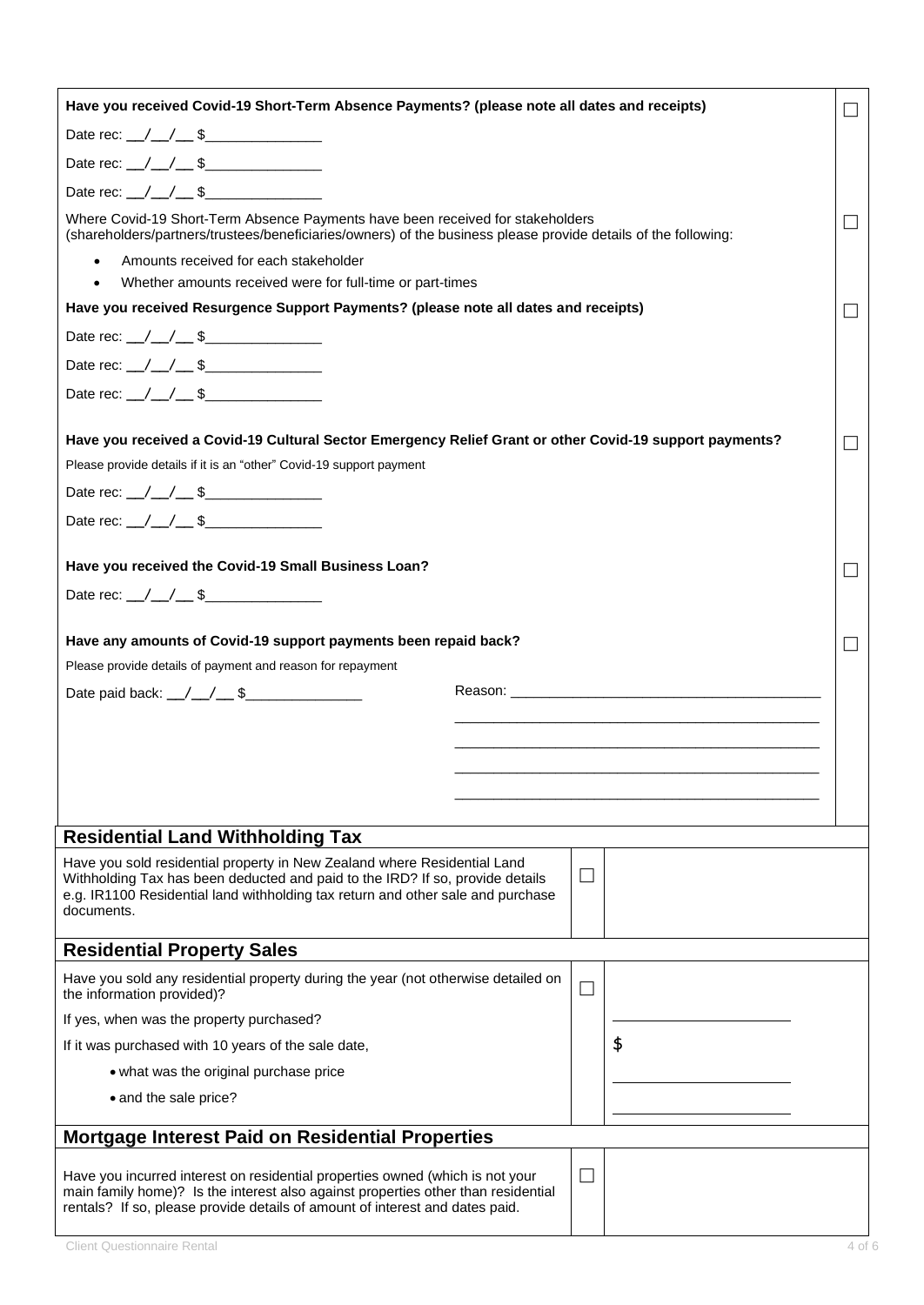| <b>Mixed Use Holiday Home</b>                                                      |                                                                                                                                                                                                                                                                                                                                                                     |  |
|------------------------------------------------------------------------------------|---------------------------------------------------------------------------------------------------------------------------------------------------------------------------------------------------------------------------------------------------------------------------------------------------------------------------------------------------------------------|--|
| income?                                                                            | Does this entity have a property (such as a holiday home or a bach) that is used privately and also to derive                                                                                                                                                                                                                                                       |  |
|                                                                                    | $Yes \Box No \Box$                                                                                                                                                                                                                                                                                                                                                  |  |
| Was the property empty for 62 days or more in the income year?                     | Yes $\Box$ No $\Box$<br>If yes, please complete the following section so we can determine the amount of allowable deductions.                                                                                                                                                                                                                                       |  |
| <b>Mixed Use Holiday Home - Information Required</b>                               |                                                                                                                                                                                                                                                                                                                                                                     |  |
| The number of days the property was empty during the income year                   |                                                                                                                                                                                                                                                                                                                                                                     |  |
| OR where income from any person received was less than 80% of market rate          | The number of days the asset was used by family or associated persons* during the income year<br>* Associated persons include close relatives, or if owned by an entity, persons associated with the entity owning the property                                                                                                                                     |  |
|                                                                                    | If there is more than one tenant who used the property through the year, please attach details.                                                                                                                                                                                                                                                                     |  |
| Name of tenant:                                                                    |                                                                                                                                                                                                                                                                                                                                                                     |  |
| Relationship to owner (if any):                                                    |                                                                                                                                                                                                                                                                                                                                                                     |  |
| Amount of rent they paid:<br>Dates rented (From: To)                               | $\begin{picture}(20,10) \put(0,0){\vector(1,0){100}} \put(15,0){\vector(1,0){100}} \put(15,0){\vector(1,0){100}} \put(15,0){\vector(1,0){100}} \put(15,0){\vector(1,0){100}} \put(15,0){\vector(1,0){100}} \put(15,0){\vector(1,0){100}} \put(15,0){\vector(1,0){100}} \put(15,0){\vector(1,0){100}} \put(15,0){\vector(1,0){100}} \put(15,0){\vector(1,0){100}} \$ |  |
| required):                                                                         | Expenses incurred in respect of the property (the list below is not exhaustive - details of all expenses will be                                                                                                                                                                                                                                                    |  |
| Cost of advertising for tenants                                                    | $\frac{1}{2}$                                                                                                                                                                                                                                                                                                                                                       |  |
| Cost of repairing damages caused by tenants                                        | $s$ ______________                                                                                                                                                                                                                                                                                                                                                  |  |
| Number of days spent in the property while repairing damages caused by tenants     |                                                                                                                                                                                                                                                                                                                                                                     |  |
| Mortgage interest                                                                  |                                                                                                                                                                                                                                                                                                                                                                     |  |
| Rates                                                                              |                                                                                                                                                                                                                                                                                                                                                                     |  |
| Insurance                                                                          | <u> 1999 - Johann Barbara, martin basa</u>                                                                                                                                                                                                                                                                                                                          |  |
| Repairs/maintenance for general wear and tear                                      | $\frac{1}{2}$                                                                                                                                                                                                                                                                                                                                                       |  |
| Other (please give details) :                                                      |                                                                                                                                                                                                                                                                                                                                                                     |  |
|                                                                                    |                                                                                                                                                                                                                                                                                                                                                                     |  |
| <b>Mixed Use Boat or Plane</b>                                                     |                                                                                                                                                                                                                                                                                                                                                                     |  |
| derive income?                                                                     | Does this entity have a boat or plane (with a market value of \$50,000 or greater), that is used privately and also to<br>$Yes \Box No \Box$                                                                                                                                                                                                                        |  |
|                                                                                    |                                                                                                                                                                                                                                                                                                                                                                     |  |
| If Yes, provide details:                                                           |                                                                                                                                                                                                                                                                                                                                                                     |  |
| Description:                                                                       | <u> 1989 - Johann Harry Harry Harry Harry Harry Harry Harry Harry Harry Harry Harry Harry Harry Harry Harry Harry</u>                                                                                                                                                                                                                                               |  |
| Market value:                                                                      |                                                                                                                                                                                                                                                                                                                                                                     |  |
| Was the asset unused for 62 days or more in the income year?                       | $Yes \Box No \Box$<br>If yes, please complete the following section so we can determine the amount of allowable deductions.                                                                                                                                                                                                                                         |  |
| <b>Mixed Use Boat or Plane - Information Required</b>                              |                                                                                                                                                                                                                                                                                                                                                                     |  |
| The number of days the asset was unused during the income year                     |                                                                                                                                                                                                                                                                                                                                                                     |  |
|                                                                                    | The number of days the asset was used by family or associated persons* during the income year                                                                                                                                                                                                                                                                       |  |
| OR where income from any person received was less than 80% of market rate          | * Associated persons include close relatives, or if owned by an entity, persons associated with the entity owning the property                                                                                                                                                                                                                                      |  |
| For non-associated persons where payment received is at least 80% of market value: |                                                                                                                                                                                                                                                                                                                                                                     |  |
| Number of days the asset was used:                                                 |                                                                                                                                                                                                                                                                                                                                                                     |  |
| Income received:                                                                   | \$_                                                                                                                                                                                                                                                                                                                                                                 |  |